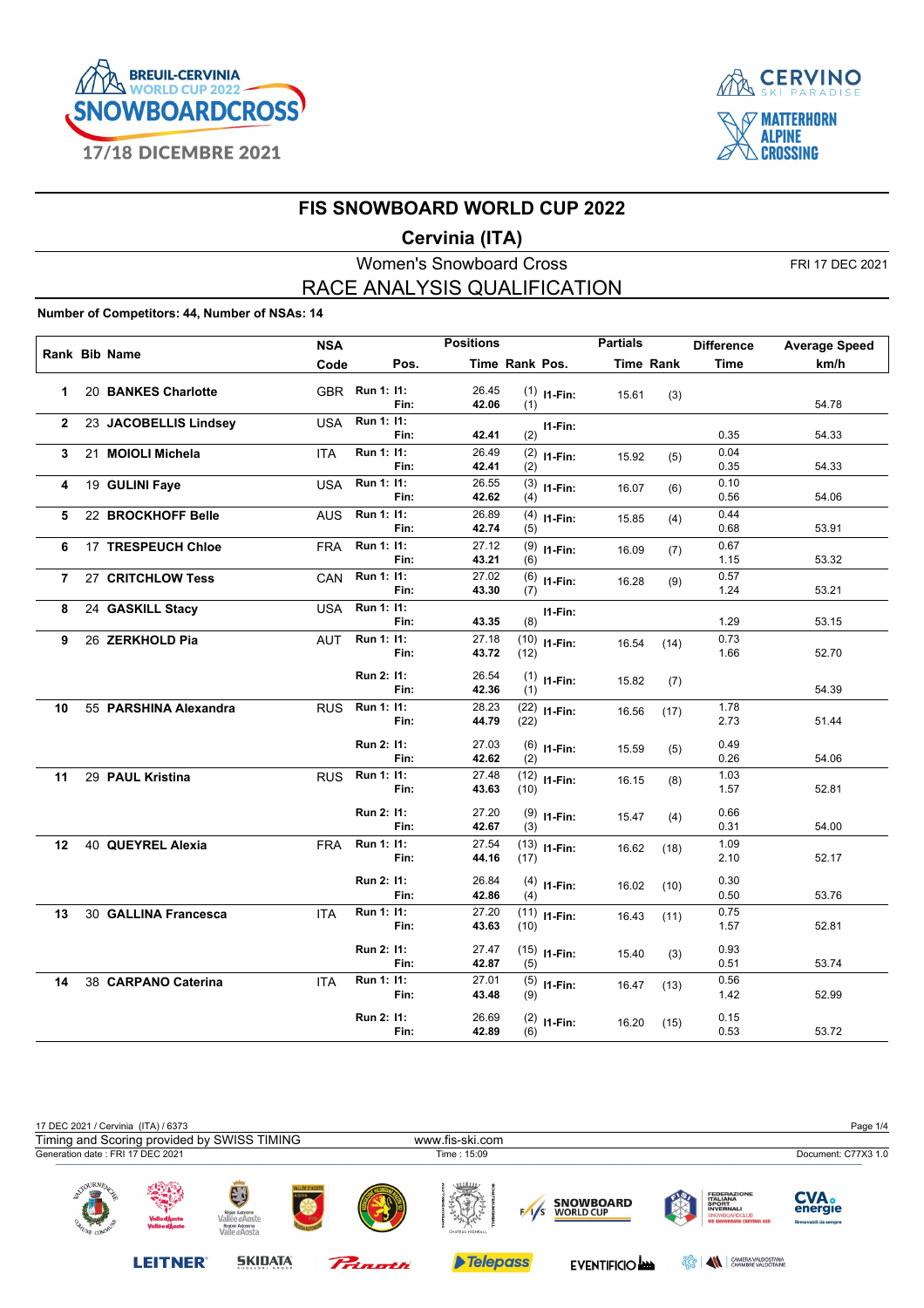## **Cervinia (ITA)**

# Women's Snowboard Cross FRI 17 DEC 2021 RACE ANALYSIS QUALIFICATION

|    |                       | <b>NSA</b> |            |      | <b>Positions</b>    |                |                | <b>Partials</b> |                  | <b>Difference</b> | <b>Average Speed</b> |
|----|-----------------------|------------|------------|------|---------------------|----------------|----------------|-----------------|------------------|-------------------|----------------------|
|    | Rank Bib Name         | Code       |            | Pos. |                     | Time Rank Pos. |                |                 | <b>Time Rank</b> | <b>Time</b>       | km/h                 |
|    |                       |            |            |      |                     |                |                |                 |                  |                   |                      |
| 15 | 31 McMANIMAN Audrey   | CAN        | Run 1: 11: | Fin: | 28.72<br>45.27      | (25)           | $(27)$ 11-Fin: | 16.55           | (15)             | 2.27<br>3.21      | 50.89                |
|    |                       |            | Run 2: 11: | Fin: | 27.62<br>42.97      | (7)            | $(17)$ 11-Fin: | 15.35           | (2)              | 1.08<br>0.61      | 53.62                |
| 16 | 35 TIERNEY Meghan     | USA        | Run 1: 11: | Fin: | 27.79<br>44.22      | (18)           | $(16)$ 11-Fin: | 16.43           | (11)             | 1.34<br>2.16      | 52.10                |
|    |                       |            | Run 2: 11: | Fin: | 27.22<br>43.13      | (8)            | $(10)$ 11-Fin: | 15.91           | (8)              | 0.68<br>0.77      | 53.42                |
| 17 | 18 PETIT LENOIR Manon | <b>FRA</b> | Run 1: 11: | Fin: | 27.06<br>44.03      | (15)           | $(7)$ 11-Fin:  | 16.97           | (25)             | 0.61<br>1.97      | 52.33                |
|    |                       |            | Run 2: 11: | Fin: | 26.81<br>43.14      | (9)            | $(3)$ 11-Fin:  | 16.33           | (18)             | 0.27<br>0.78      | 53.41                |
| 18 | 52 LAPTEVA Yulia      | <b>RUS</b> | Run 1: 11: | Fin: | 27.84<br>44.79      | (22)           | $(17)$ I1-Fin: | 16.95           | (23)             | 1.39<br>2.73      | 51.44                |
|    |                       |            | Run 2: 11: | Fin: | 29.21<br>43.17      | (10)           | $(25)$ 11-Fin: | 13.96           | (1)              | 2.67<br>0.81      | 53.37                |
| 19 | 25 ODINE Meryeta      | CAN        | Run 1: 11: | Fin: | 27.76<br>44.10      | (16)           | $(15)$ 11-Fin: | 16.34           | (10)             | 1.31<br>2.04      | 52.24                |
|    |                       |            | Run 2: 11: | Fin: | 27.69<br>43.29      | (11)           | $(19)$ 11-Fin: | 15.60           | (6)              | 1.15<br>0.93      | 53.22                |
| 20 | 39 ALBRECHT Aline     | <b>SUI</b> | Run 1: 11: | Fin: | 29.59<br>44.02      | (14)           | $(32)$ 11-Fin: | 14.43           | (1)              | 3.14<br>1.96      | 52.34                |
|    |                       |            | Run 2: 11: | Fin: | 27.11<br>43.30      | (12)           | $(7)$ 11-Fin:  | 16.19           | (13)             | 0.57<br>0.94      | 53.21                |
| 21 | 50 POTTER Maisie      | <b>GBR</b> | Run 1: 11: | Fin: | 27.64<br>44.72      | (21)           | $(14)$ 11-Fin: | 17.08           | (27)             | 1.19<br>2.66      | 51.52                |
|    |                       |            | Run 2: 11: | Fin: | 27.25<br>43.32      | (13)           | $(11)$ I1-Fin: | 16.07           | (11)             | 0.71<br>0.96      | 53.19                |
| 22 | 36 HERPIN Margaux     | <b>FRA</b> | Run 1: 11: | Fin: | 28.12<br>46.33      | (33)           | $(21)$ 11-Fin: | 18.21           | (36)             | 1.67<br>4.27      | 49.73                |
|    |                       |            | Run 2: 11: | Fin: | 27.38<br>43.39      | (14)           | $(13)$ 11-Fin: | 16.01           | (9)              | 0.84<br>1.03      | 53.10                |
| 23 | 41 MOLODYH Livia      | <b>USA</b> | Run 1: 11: | Fin: | 27.89<br>44.56      | (19)           | $(18)$ I1-Fin: | 16.67           | (20)             | 1.44<br>2.50      | 51.71                |
|    |                       |            | Run 2: 11: | Fin: | 27.38<br>43.57      | (15)           | $(13)$ 11-Fin: | 16.19           | (13)             | 0.84<br>1.21      | 52.88                |
| 24 | 34 BAFF Josie         | <b>AUS</b> | Run 1: 11: | Fin: | 27.06<br>43.73      | (13)           | $(7)$ 11-Fin:  | 16.67           | (20)             | 0.61<br>1.67      | 52.69                |
|    |                       |            | Run 2: 11: | Fin: | 27.33<br><b>DNF</b> |                | $(12)$ 11-Fin: |                 |                  | 0.79              |                      |
| 25 | 32 CASANOVA Lara      | SUI        | Run 1: 11: | Fin: | 27.94<br>44.63      | (20)           | $(20)$ 11-Fin: | 16.69           | (22)             | 1.49<br>2.57      | 51.62                |
|    |                       |            | Run 2: 11: | Fin: | 27.78<br>43.91      | (16)           | $(20)$ 11-Fin: | 16.13           | (12)             | 1.24<br>1.55      | 52.47                |
| 26 | 60 GUO Qianyi         | <b>CHN</b> | Run 1: 11: | Fin: | 27.92<br>45.04      | (24)           | $(19)$ 11-Fin: | 17.12           | (28)             | 1.47<br>2.98      | 51.15                |
|    |                       |            | Run 2: 11: | Fin: | 27.65<br>44.08      | (17)           | $(18)$ 11-Fin: | 16.43           | (22)             | 1.11<br>1.72      | 52.27                |
| 27 | 51 Yongqinglamu       | <b>CHN</b> | Run 1: 11: | Fin: | 28.99<br>45.65      | (31)           | $(29)$ 11-Fin: | 16.66           | (19)             | 2.54<br>3.59      | 50.47                |
|    |                       |            | Run 2: 11: | Fin: | 28.30<br>44.64      | (18)           | $(22)$ 11-Fin: | 16.34           | (19)             | 1.76<br>2.28      | 51.61                |

| 17 DEC 2021 / Cervinia (ITA) / 6373         |                                 |                                                                        |             |                                           |                                      |                                                                                                                                | Page 2/4                                        |
|---------------------------------------------|---------------------------------|------------------------------------------------------------------------|-------------|-------------------------------------------|--------------------------------------|--------------------------------------------------------------------------------------------------------------------------------|-------------------------------------------------|
| Timing and Scoring provided by SWISS TIMING |                                 |                                                                        |             | www.fis-ski.com                           |                                      |                                                                                                                                |                                                 |
| Generation date : FRI 17 DEC 2021           |                                 |                                                                        |             | Time: 15:09                               |                                      |                                                                                                                                | Document: C77X3 1.0                             |
| OURNE.<br>$-100$<br><b>TONE COM</b>         | Valle d'Aosta<br>Vallée d'Aoste | Région Autonome<br>Vallée d'Aoste<br>Regione Autonoma<br>Valle d'Aosta | LLÉE D'AOST | umn<br><b>Ago Car</b><br>CHATEAU HIGHBALL | <b>SNOWBOARD</b><br><b>WORLD CUP</b> | <b>FEDERAZIONE</b><br><b>ITALIANA</b><br>SPORT<br><b>INVERNALI</b><br><b>SNOWBOARDCLUB</b><br><b>WE SNOWBOARD CERVINIA ASD</b> | <b>CVA.</b><br>energie<br>Rinnovabili da sempre |

Prinath

**LEITNER®** 

**SKIDATA** 

Telepass

EVENTIFICIO **AND EVENTIFICIO AND ESSE** AND STATISTICIAL STATISTICS OF THE VALDOTAINE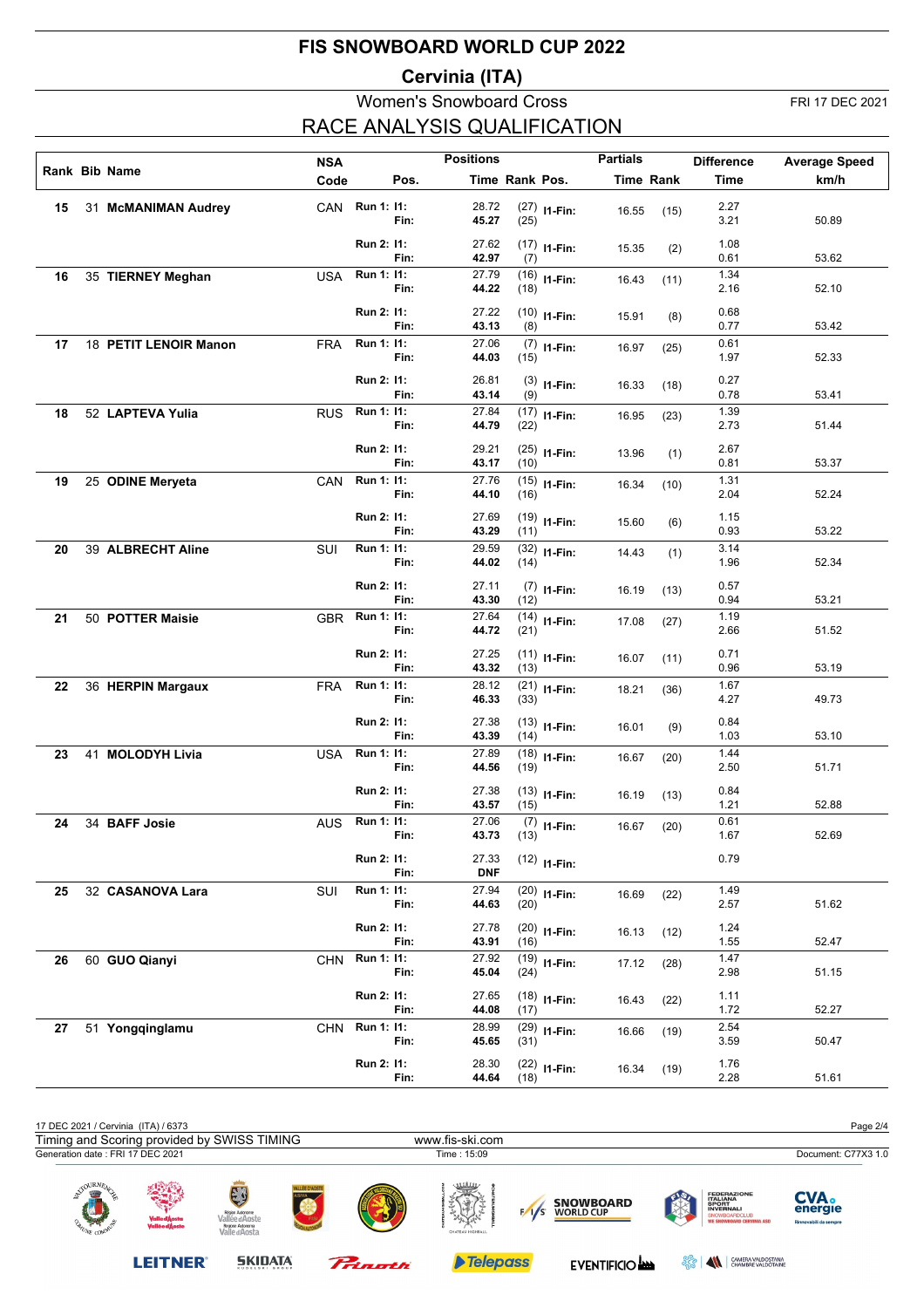## **Cervinia (ITA)**

# Women's Snowboard Cross FRI 17 DEC 2021 RACE ANALYSIS QUALIFICATION

|    |                             | <b>NSA</b> |                |      | <b>Positions</b>    |                |                | <b>Partials</b> |           | <b>Difference</b> | <b>Average Speed</b> |
|----|-----------------------------|------------|----------------|------|---------------------|----------------|----------------|-----------------|-----------|-------------------|----------------------|
|    | Rank Bib Name               | Code       |                | Pos. |                     | Time Rank Pos. |                |                 | Time Rank | Time              | km/h                 |
|    |                             |            |                |      |                     |                |                |                 |           |                   |                      |
| 28 | 57 VALENTIN Anna            |            | FRA Run 1: 11: | Fin: | 34.07<br>51.91      | (38)           | $(36)$ 11-Fin: | 17.84           | (35)      | 7.62<br>9.85      | 44.38                |
|    |                             |            | Run 2: 11:     | Fin: | 28.44<br>44.76      | (19)           | $(23)$ 11-Fin: | 16.32           | (17)      | 1.90<br>2.40      | 51.47                |
| 29 | 53 PASSERAT Chloe           | <b>FRA</b> | Run 1: 11:     |      | 28.64               |                | $(26)$ 11-Fin: |                 |           | 2.19              |                      |
|    |                             |            |                | Fin: | 45.91               | (32)           |                | 17.27           | (30)      | 3.85              | 50.19                |
|    |                             |            | Run 2: 11:     | Fin: | 28.79<br>45.16      | (20)           | $(24)$ 11-Fin: | 16.37           | (21)      | 2.25<br>2.80      | 51.02                |
| 30 | 47 IHEDIOHA Hanna           | GER        | Run 1: 11:     | Fin: | 29.71<br>45.30      | (26)           | $(33)$ 11-Fin: | 15.59           | (2)       | 3.26<br>3.24      | 50.86                |
|    |                             |            |                |      |                     |                |                |                 |           |                   |                      |
|    |                             |            | Run 2: 11:     | Fin: | 27.53<br><b>DNF</b> |                | $(16)$ 11-Fin: |                 |           | 0.99              |                      |
| 31 | 28 BERGERMANN Zoe           | CAN        | Run 1: 11:     | Fin: | 28.80<br>45.35      | (27)           | $(28)$ 11-Fin: | 16.55           | (15)      | 2.35<br>3.29      | 50.80                |
|    |                             |            | Run 2: 11:     |      | 26.85               |                | $(5)$ 11-Fin:  |                 |           | 0.31              |                      |
|    |                             |            |                | Fin: | <b>DNF</b>          |                |                |                 |           |                   |                      |
| 32 | 33 HEDIGER Sophie           | SUI        | Run 1: 11:     | Fin: | 28.37<br>45.50      | (28)           | $(23)$ 11-Fin: | 17.13           | (29)      | 1.92<br>3.44      | 50.64                |
|    |                             |            | Run 2: 11:     | Fin: | <b>DNF</b>          |                | $11-Fin:$      |                 |           |                   |                      |
| 33 | 45 JOST Muriel              | SUI        | Run 1: 11:     |      | 28.61               |                | $(24)$ 11-Fin: | 16.96           | (24)      | 2.16              |                      |
|    |                             |            |                | Fin: | 45.57               | (29)           |                |                 |           | 3.51              | 50.56                |
|    |                             |            | Run 2: 11:     | Fin: | 30.39               |                | $(28)$ 11-Fin: | 16.26           | (16)      | 3.85<br>4.29      | 49.39                |
|    | 43 ESTEVEZ Maeva            |            | Run 1: 11:     |      | 46.65<br>28.61      | (22)           |                |                 |           | 2.16              |                      |
| 34 |                             | AND        |                | Fin: | 45.58               | (30)           | $(24)$ 11-Fin: | 16.97           | (25)      | 3.52              | 50.55                |
|    |                             |            | Run 2: 11:     |      | 27.18               |                | $(8)$ 11-Fin:  |                 |           | 0.64              |                      |
| 35 | 59 GROBLECHNER Sofia        | <b>ITA</b> | Run 1: 11:     | Fin: | <b>DNF</b><br>29.03 |                |                |                 |           | 2.58              |                      |
|    |                             |            |                | Fin: | 46.39               | (34)           | $(30)$ 11-Fin: | 17.36           | (33)      | 4.33              | 49.67                |
|    |                             |            | Run 2: 11:     |      | 29.41               |                | $(26)$ 11-Fin: | 16.35           | (20)      | 2.87              |                      |
|    |                             |            | Run 1: 11:     | Fin: | 45.76<br>29.22      | (21)           |                |                 |           | 3.40<br>2.77      | 50.35                |
| 36 | 54 GALLER Anna-Maria        | <b>AUT</b> |                | Fin: | 46.52               | (35)           | $(31)$ 11-Fin: | 17.30           | (31)      | 4.46              | 49.53                |
|    |                             |            | Run 2: 11:     | Fin: | 29.79<br>46.86      | (23)           | $(27)$ 11-Fin: | 17.07           | (23)      | 3.25<br>4.50      | 49.17                |
| 37 | 46 MILLER Anna              |            | USA Run 1: 11: |      | 30.25               |                | $(34)$ I1-Fin: |                 |           | 3.80              |                      |
|    |                             |            |                | Fin: | 47.55               | (36)           |                | 17.30           | (31)      | 5.49              | 48.45                |
|    |                             |            | Run 2: 11:     | Fin: | 27.89<br><b>DNF</b> |                | $(21)$ 11-Fin: |                 |           | 1.35              |                      |
| 38 | 48 STOCKREITER Lara Kristin | AUT        | Run 1: 11:     |      | 30.61               |                | $(35)$ 11-Fin: | 17.63           | (34)      | 4.16              |                      |
|    |                             |            |                | Fin: | 48.24               | (37)           |                |                 |           | 6.18              | 47.76                |
|    |                             |            | Run 2: 11:     | Fin: | 34.40<br>59.90      | (24)           | $(29)$ 11-Fin: | 25.50           | (24)      | 7.86<br>17.54     | 38.46                |
|    | 58 SAVOLDELLI Marika        | ITA        | Run 1: 11:     | Fin: | <b>DNF</b>          |                | I1-Fin:        |                 |           |                   |                      |
|    |                             |            | Run 2: 11:     |      | 36.33               |                | $(30)$ 11-Fin: |                 |           | 9.79              |                      |
|    |                             |            | Run 1: 11:     | Fin: | <b>DNF</b>          |                |                |                 |           |                   |                      |
|    | 49 STRNADOVA Sara           | CZE        |                | Fin: | DNF                 |                | I1-Fin:        |                 |           |                   |                      |
|    |                             |            | Run 2: 11:     |      |                     |                | I1-Fin:        |                 |           |                   |                      |
|    |                             |            |                | Fin: | <b>DNS</b>          |                |                |                 |           |                   |                      |

| 17 DEC 2021 / Cervinia (ITA) / 6373                    |                                  |                                                                              |                    |         |                                            |     |                                      |        |                                                                                                                         | Page 3/4                                        |
|--------------------------------------------------------|----------------------------------|------------------------------------------------------------------------------|--------------------|---------|--------------------------------------------|-----|--------------------------------------|--------|-------------------------------------------------------------------------------------------------------------------------|-------------------------------------------------|
| Timing and Scoring provided by SWISS TIMING            |                                  |                                                                              |                    |         | www.fis-ski.com                            |     |                                      |        |                                                                                                                         |                                                 |
| Generation date: FRI 17 DEC 2021                       |                                  |                                                                              |                    |         | Time: 15:09                                |     |                                      |        |                                                                                                                         | Document: C77X3 1.0                             |
| OURNE/<br>$\mathbb{F}^2$<br>$\sim$<br><b>Barriotte</b> | Valle d'Àosta<br>Vallé e d'Àoste | EJ<br>Région Autonome<br>Vallée d'Aoste<br>Regione Autonoma<br>Valle d'Aosta | <b>LLÉE D'AOST</b> |         | uthu<br><b>Barbara</b><br>CHATEAU HIGHBALL | 1/s | <b>SNOWBOARD</b><br><b>WORLD CUP</b> | hЙ     | <b>FEDERAZIONE</b><br><b>ITALIANA</b><br>SPORT<br><b>INVERNALI</b><br>SNOWBOARDCLUB<br><b>WE SNOWBOARD CERVINIA ASD</b> | <b>CVA.</b><br>energie<br>Rinnovabili da sempre |
|                                                        | <b>LEITNER</b>                   | <b>SKIDATA</b><br>.                                                          |                    | Pringth | <b>Telepass</b>                            |     | <b>EVENTIFICIO AND</b>               | ಶ್ವೇಶಿ | $\blacktriangle$<br>CAMERA VALDOSTANA<br>CHAMBRE VALDOTAINE                                                             |                                                 |